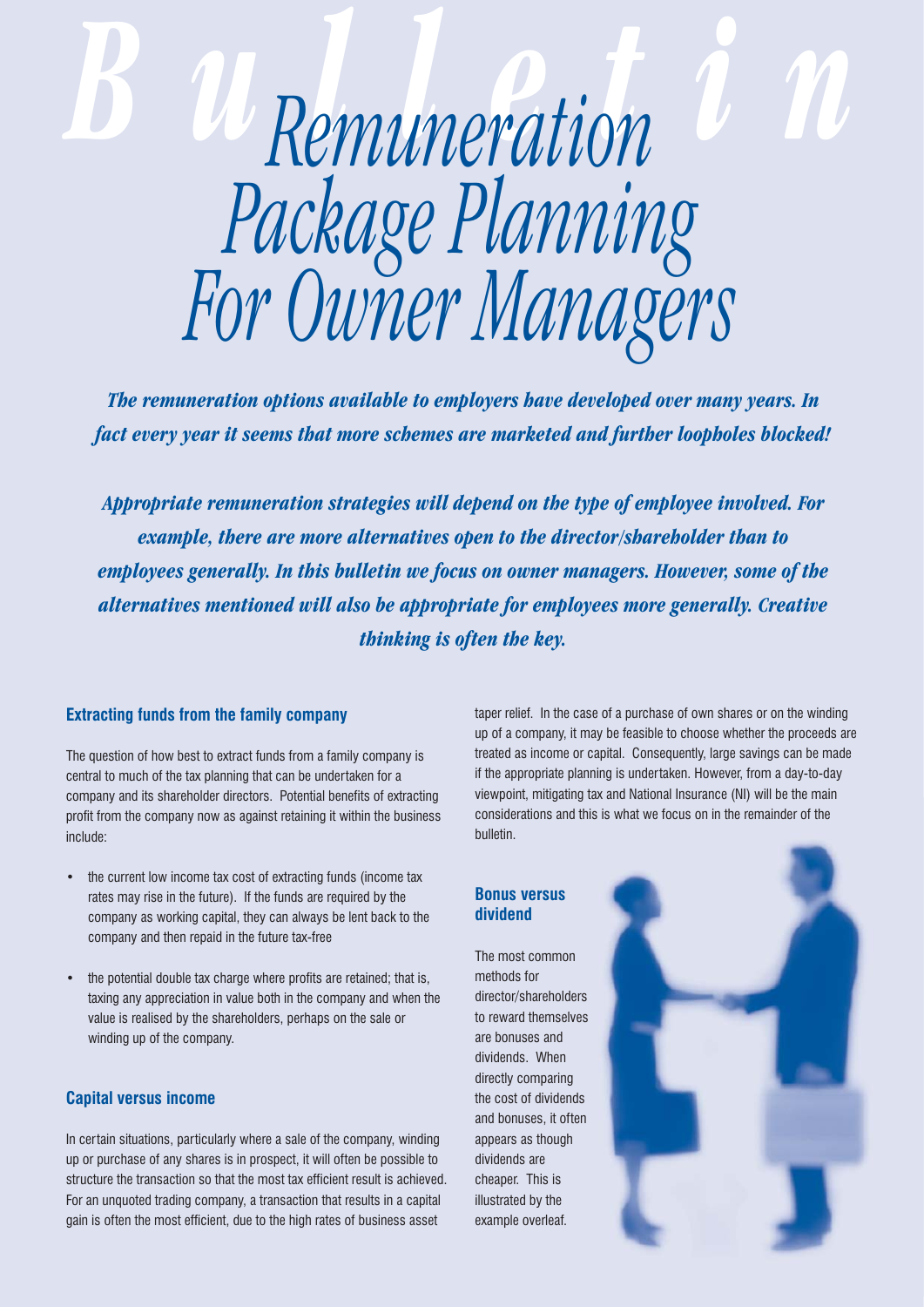#### **Example - where the small companies rate of tax applies**

Christie is to receive a bonus of £60,000 after all taxes from his Christie is to receive a bonus of £60,000 after all taxes from his family company. He has a marginal income tax rate of 40% (32.5% family company. He has a marginal income tax rate of 40%  $(32.5%$  on dividends) for 2004/05 and already has earnings (32.5% on dividends) for 2004/05 and already has earnings<br>above the employees' upper earnings limit for NI purposes, so that any bonus will be liable to employees' NI at 1%. The company pays corporation tax at the small companies rate of  $T_{\rm tot}$  set out below compared the cost of paying and paying all  $\sigma$ 19%.

The calculation set out below compares the cost of paying a dividend rather than a bonus to Christie for the tax year 2004/05.

| Christie                                        | Dividend<br>£ | <b>Bonus</b><br>£ |
|-------------------------------------------------|---------------|-------------------|
| Dividend/bonus<br>Less: National Insurance (1%) | 80,000        | 101,695<br>1,017  |
| Add: Tax credit (1/9)                           | 8,889         |                   |
|                                                 | 88,889        |                   |
| Less: Income tax (32.5%/40%)                    | 28,889        | 40,678            |
| <b>NET RECEIPT</b>                              | £60,000       | £60,000           |
| Company                                         | Dividend<br>£ | Bonus<br>£        |
|                                                 |               |                   |
| Payment by company                              | 80,000        | 101,695           |
| Add: Employers' NI $(\oslash 12.8\%)$           |               | 13,017            |
|                                                 |               | 114,712           |
| Less: Tax relief $(\oslash 19\%)$               |               | 21,795            |
| TRUE COST TO THE COMPANY                        | £80,000       | £92,917           |
|                                                 |               |                   |

However, it should be borne in mind that there is no tax relief for the company on the payment of a dividend. In addition, without remuneration, state benefit and pension entitlements may be affected and it may also be difficult to make pension contributions. Consequently, a combination of both dividends and bonuses can create the best of both worlds.

Another consideration when thinking about dividends is that the Inland Revenue may challenge the legal validity of dividends, so that complying with the company law formalities of AGMs, relevant paperwork and the availability of company reserves are highly important and these formalities should not be overlooked.

## **Level of remuneration**

There can sometimes be a problem in justifying a reasonable level of remuneration, especially for spouse shareholder/directors. Remuneration must be paid wholly and exclusively for the purposes of the trade but there is usually little difficulty in justifying a nominal salary on the basis that a few hours a week are worked. Of course, paying a salary in excess of the lower earnings limit but below the earnings threshold (between £79 and £91 per week for 2004/05) means that there is no tax or NI payable on this sum.

In addition, a quirk of the legislation means that the recipient is potentially entitled to statutory maternity pay and statutory sick pay. Also, they will be entitled to a state pension, based on earnings of approximately £11,000. Consequently, employing family members can be hugely advantageous to the individual in the long run.

# **Retirement**

In the case of a director approaching retirement, it may sometimes be necessary to maximise their earnings so as to secure them the best possible level of pension. Obviously, in this case a bonus is undoubtedly preferable to a dividend payment, as dividends do not rank as pensionable earnings.

It should also be borne in mind that employer pension contributions are not subject to tax or NI. There is usually little difficulty in justifying the level of personal pension contributions, provided they are not excessive.

Under the existing personal pension rules, the maximum contributions payable in any tax year are the higher of £3,600 (gross) and the amount payable by reference to the personal age and earnings related limits.

One of the interesting rules introduced recently means that an individual can be locked into net relevant earnings (NRE) of a peak year by giving the pension provider evidence of the earnings of that year. This establishes the earnings that can be used as the basis for the contributions not only of that year but also the following five. See example below.

| <b>Pension premiums</b> |
|-------------------------|
|                         |
|                         |

| % of Net Relevant Earnings (NRE)<br>2004/05         |                                                            |                                       |  |  |
|-----------------------------------------------------|------------------------------------------------------------|---------------------------------------|--|--|
| Age at the<br>beainnina<br>of the tax<br>year       | *Personal<br><b>Pensions</b><br>(including<br>stakeholder) | <b>Retirement</b><br><b>Annuities</b> |  |  |
| 35 or less                                          | 17.5                                                       | 17.5                                  |  |  |
| $36 - 45$                                           | 20                                                         | 17.5                                  |  |  |
| $46 - 50$                                           | 25                                                         | 17.5                                  |  |  |
| $51 - 55$                                           | 30                                                         | 20                                    |  |  |
| $56 - 60$                                           | 35                                                         | 22.5                                  |  |  |
| 61 - 74                                             | 40                                                         | 27.5                                  |  |  |
| $-$ £3,600 (gross)<br>- % of NRE capped at £102,000 | *Maximum contributions 2004/05: higher of                  |                                       |  |  |

## **Example - an individual has peak earnings in year 1 and a lesser peak in year 3**

| Year         | Earnings<br>£ 000 | Year<br>nominated | Basis year | <b>NRE</b><br>£000 |
|--------------|-------------------|-------------------|------------|--------------------|
|              | 50                |                   |            | 50                 |
| 2            | 30                |                   |            | 50                 |
| 3<br>$4 - 6$ | 40<br>25          | 3                 |            | 50<br>50           |
| $7 - 8$      | 20                |                   | 3          | 40                 |

In simple terms, this means that higher remuneration could be taken in an earlier year and then followed by five years of minimal salary and large dividends so as to obtain the best of both worlds.

However, the pension rules will be changed substantially from April 2006 and so planning in this area will be subject to major revision at that time.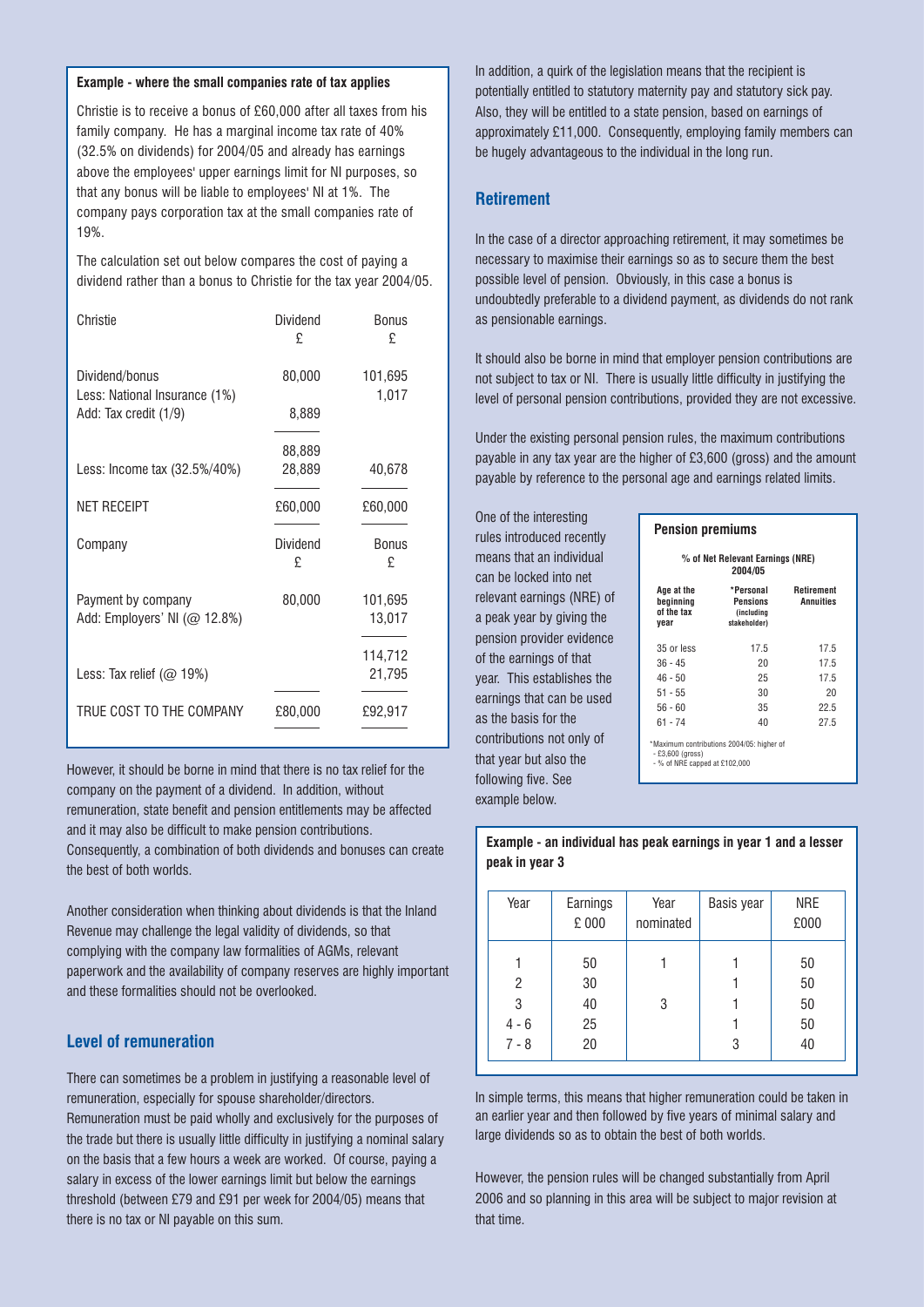# **Charging rent on personally owned assets used by the company**

Where property is held outside the company, the proprietor can extract funds from the company by charging rent. The rent paid by the company is generally deductible against profits (provided that it is not excessive) and is taxable in the proprietor's hands. The tax effect is therefore similar to paying remuneration except that there is no PAYE to operate (the rent will be subject to income tax through the self assessment system) or NI payable.

In many cases the proprietor will have borrowed to purchase the property and the rental income will ensure immediate tax relief for the interest paid. In addition, owning property outside the company gives a large capital gains tax advantage, provided that the asset in question is used by an individual, partnership or unquoted trading company for trading purposes. If this is the case, business asset taper relief will be due on the gain arising on the eventual sale of the asset.

It would also be possible for the property to be owned jointly between spouses, therefore splitting the income and possibly making use of another personal allowance and lower rates of tax.

## **Transferring income to other members of the family**

Most basic tax planning involving members of the same family is an attempt to utilise personal reliefs and starting, lower and basic rate tax bands of the persons involved. Income is therefore diverted from the higher rate taxpayer.

However, anti-avoidance legislation needs to be considered to ensure that the transfer of income is effective. Outright gifts of shares between husbands and wives were not thought to be affected by this legislation but the Inland Revenue is currently conducting an aggressive campaign aimed particularly at where income, mainly dividends, has been diverted from higher rate taxpayers to lower rate or non-taxpayers.

Consequently, extreme care should be exercised when looking to divert income to other members of the family.

# **Efficient remuneration planning for directors and employees**

Usually, owner managers are also employees and there are several benefits that can be provided tax and/or NI efficiently. Thought should be given to reducing the salary of the individual and replacing it with a tax and/or NI efficient benefit.

One favoured method of doing this is by using a 'salary sacrifice scheme'. Provided such an arrangement is correctly implemented, there should be no problems with the Inland Revenue.

# **Attractive benefits**

There are several benefits that can save costs both for the employer and employee and a summary follows:

#### **Employer pension contributions**

Employer pension contributions to an approved scheme (whether this is a company or personal scheme) are tax and NI free. As tax relief is available for individuals who contribute to approved personal pension schemes, the ultimate saving is NI, this being 12.8% for the employer and 11% or 1% for the employee, depending on their earnings. Some of the employer's savings could then be 'shared' with the employees.

#### **Employer provided childcare**

Unless the employer operates a workplace crèche or similar scheme, most forms of employer provided childcare are currently taxable. However, if the employer provides the childcare, then there is generally no NI due. The employer would need to take responsibility for arranging and paying the cost of the places. These include commercial nurseries, childminders or childcare vouchers. Once again, this is currently a NI friendly option but from April 2005 the rules will change, so that a maximum of £50 per week of approved childcare costs paid by the employer will be tax and NI free. The limit will apply to each parent if they are in employment. Clearly, there will be winners and losers from this change.

Finally, it should be borne in mind that part of the working tax credit award relates to eligible childcare costs paid by the individual. By moving to the above arrangements the employee would no longer be paying those costs and hence the working tax credit award may be reduced. This could actually mean that some employees become worse off and care should be taken in this area.

#### **Computers**

Where an employer makes a computer available to an employee for private use, the first £500 of any tax charge that would otherwise arise is exempted from tax and NI. So, if the employer makes available computer equipment with a market value of £1,000, the benefit-in-kind would usually be 20% of this figure. As the benefit of £200 is less than the £500 limit, there is no tax charge. However, the exemption is not given if the computer facility is confined to directors and their families only.

#### **Personalised car number plates**

The Inland Revenue has confirmed that the numberplate itself (that is the piece of metal or plastic with the numbers and letters

upon it) is a taxable benefit. However, most of the value in personalised or cherished number plates lies in the intangible right to use a particular registration mark. This right is separate from the price of the plate itself and is not subject to tax or NI.

#### **Car parking spaces**

The provision of a car parking space at or near the employee's normal place of work is not subject to tax or NI. The interpretation of this is